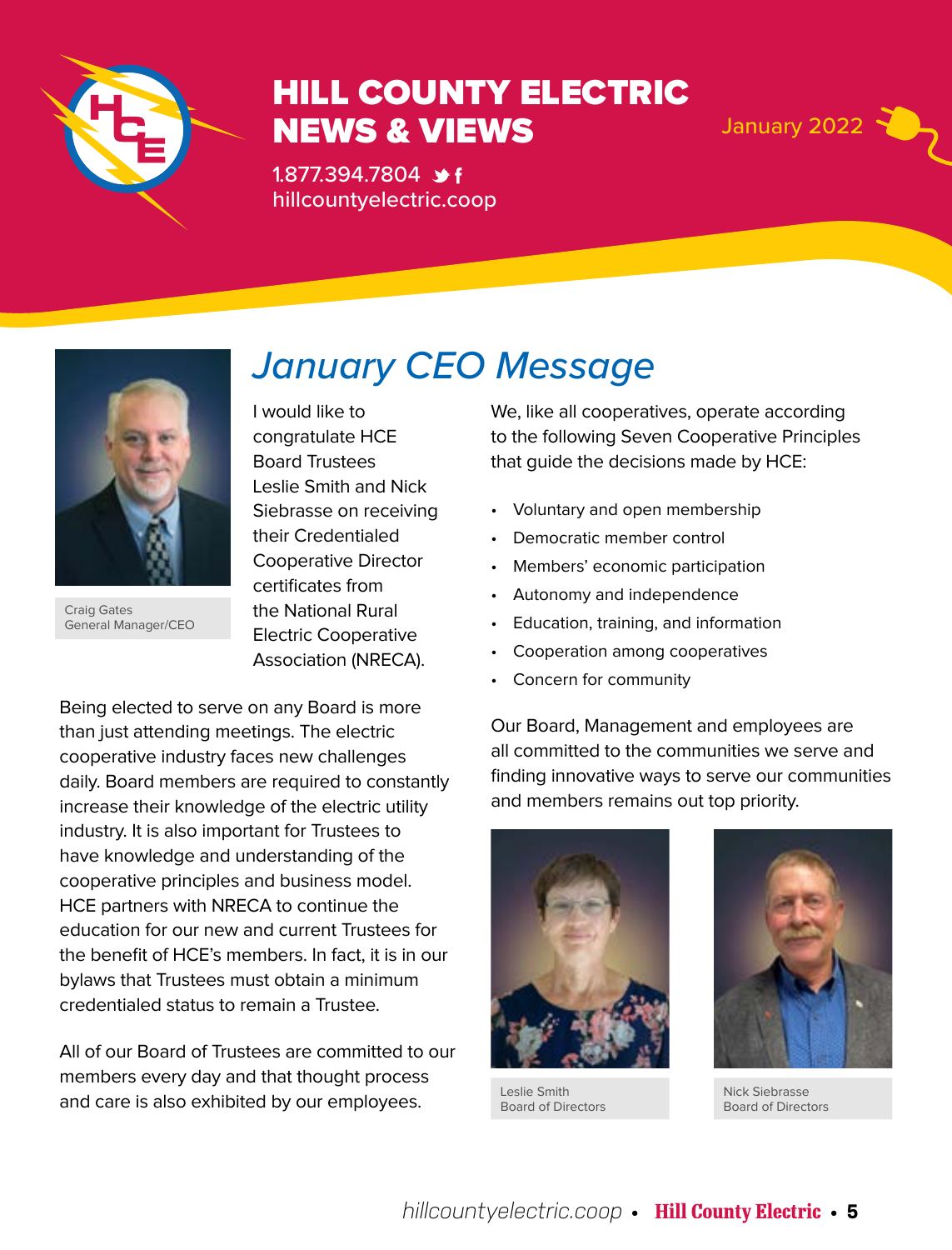## *HCE Happenings*

Last month, Hill County Electric (HCE) had approximately **5177 account hours**  affected by outages. Of these hours



## *Going the Extra Mile*

Electric co-ops maintain more miles of power lines per consumer than other electric utilities. Even though we power fewer consumers on our lines compared to other utilities, we'll always go the extra mile for you, the consumer-members we proudly serve.<br>————————————————————



**Other Electric Utilities Servers per mile of line of line of line of line of line of line of line of line of line** Serves 32 consumers per mile of line

# **AVOID UTILITY SCAMS**

**Scammers will** threaten you with everything from shutting off power to your home to legal action. Don't fall victim to these types of scams.

- · Our employees will never show up at your door to demand payment.
- Never give personal information to an unknown caller or visitor. Our representatives have access to the details they need to service your account.
- Demands for immediate payment by wire transfer, cryptocurrency, gift cards or cash reload cards should immediately raise red flags.
- . If you think you've been contacted by a scammer falsely representing the co-op, please let us know as soon as possible.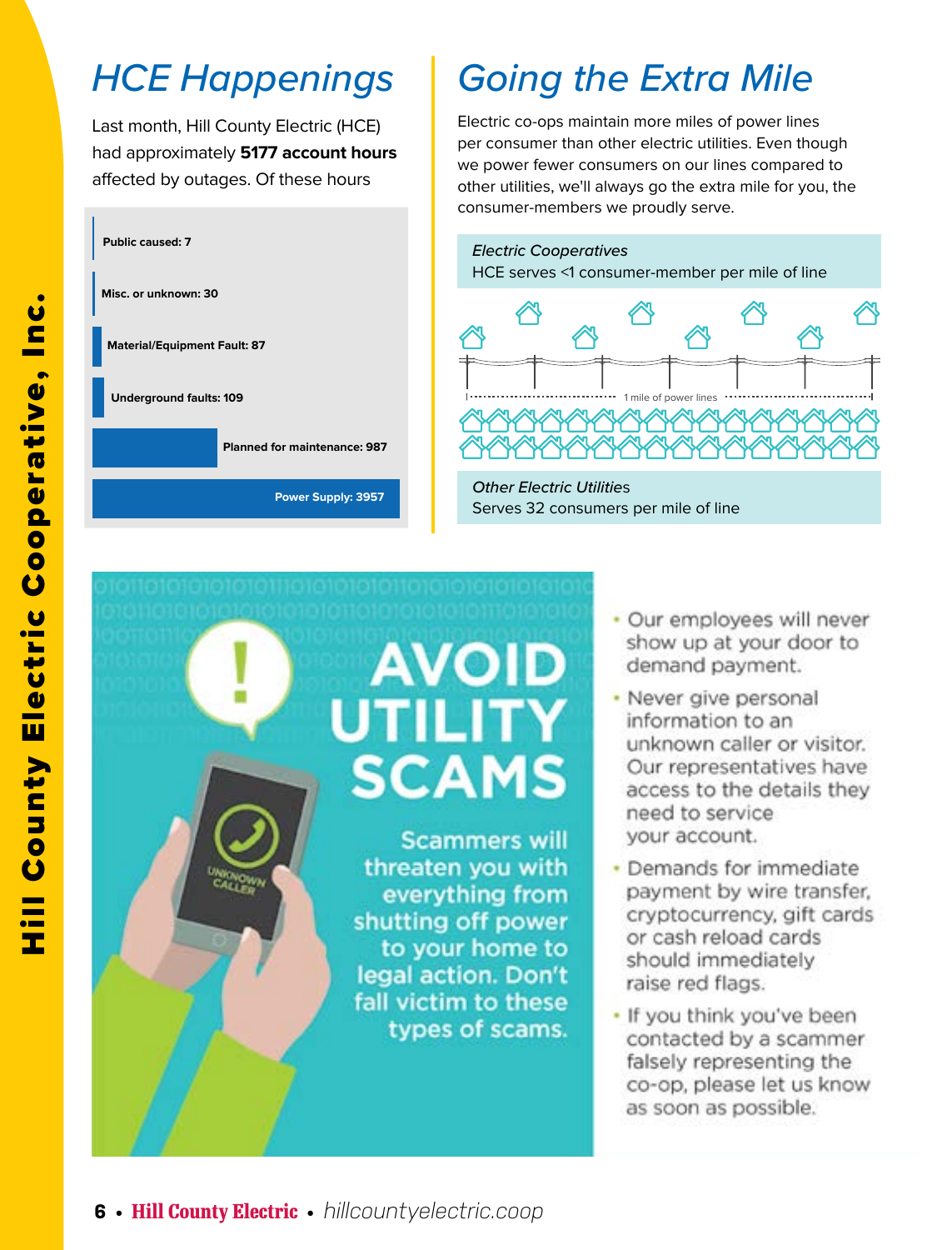## **WINTER ENERGY EFFICIENCY CROSSWORD**

Did you know there are several ways you can fight the winter chill and save energy at home? Complete the crossword puzzle below to learn how to save energy during winter months.



**1 Down:** Open curtains and blinds during the day to allow \_\_\_\_\_ in to warm your home.

**2 Across:** If you have a \_\_\_\_\_\_ at home, ask an adult to close the flue when a fire is not burning.

**3 Down:** Unplug phone and tablet \_\_\_\_\_ when they're not in use.